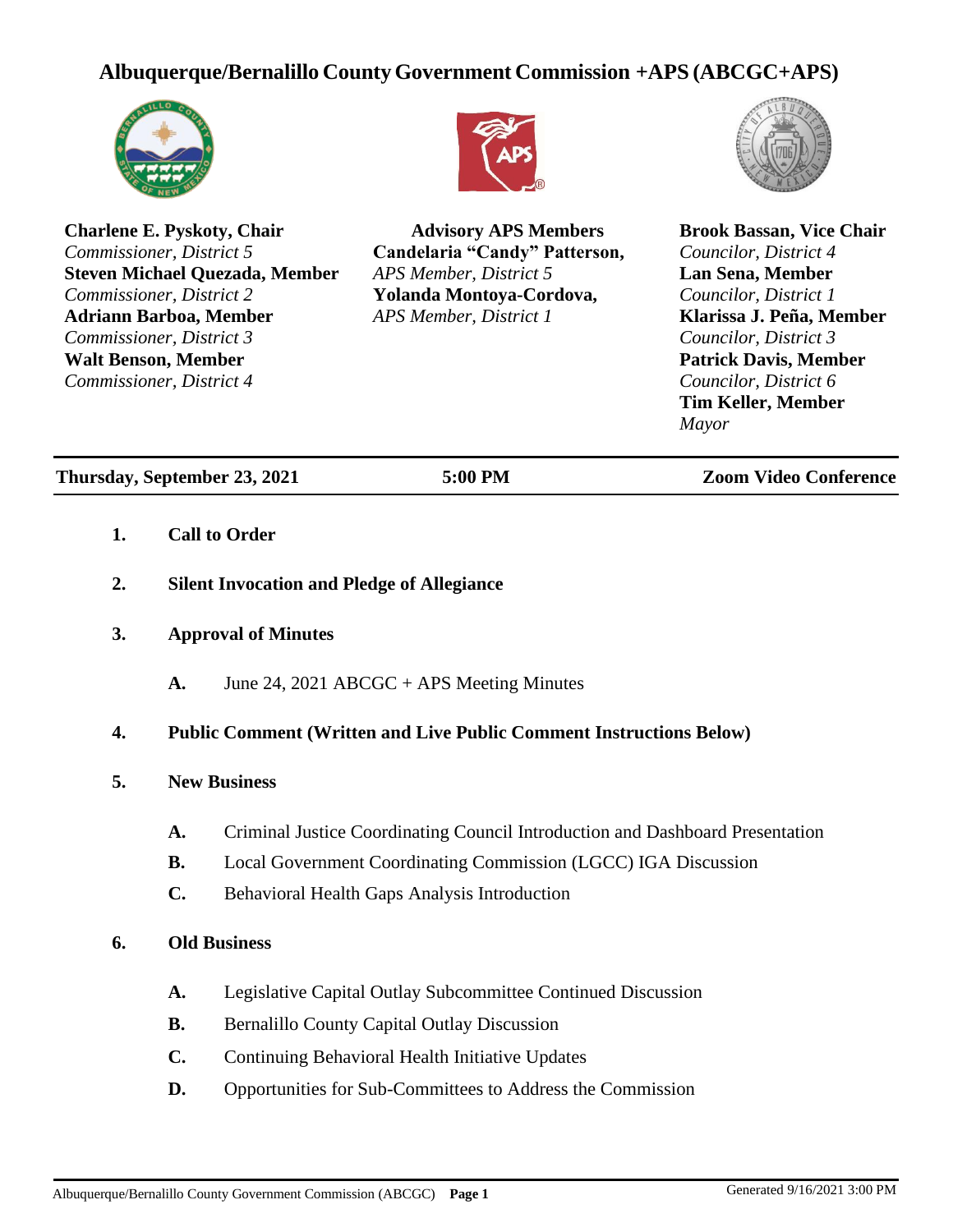### **7. Other Business**

# **8. Announcement of the next Albuquerque/Bernalillo County Government Commission + APS Meeting**

**A.** Thursday, October 28, 2021 ABCGC+APS Meeting @ 5:00 p.m., Zoom Webinar

### **9. Adjourn**

**Attendance: In response to the Governors declaration of a Public Health Emergency and ban on large public gatherings, all joint meetings will be conducted via video conference.**

**Viewing: Members of the public will have the ability to view meetings through tuning into GovTV-16 or live-stream on the Bernalillo County website at: https://www.bernco.gov/live. Live-streaming can be accessed from most smartphones, tablets, or computers.**

**Instructions to Provide Public Comments**

**Written Comments: ABCGC+APS will take general public comment in written form by submitting comments at http://www.bernco.gov/boards-commissions/speakat-a-meeting.aspx. Written comments will be distributed to all Commissioners for review.**

**Virtual, Live Public Comment: The ABCGC+APS will hear general public comment on a first-come, first-serve basis. To provide live public comment over Zoom, participants must sign up for public comment at http://www.bernco.gov/boards-commissions/speak-at-a-meeting.aspx by 3:00 p.m. the day of the ABCGC+APS meeting.**

**Note: Participants must sign up for public comment with the Zoom username or phone number used to enter the Zoom meeting so that participants can be identified when accessing the meeting. Participants who do not provide this information will not be allowed into the meeting but may still view the meeting via bernco.gov/live, or through GOVTV.**

**Public Comment Rules: Each participant has 90 seconds to present. Comments are to be addressed to the ABCGC+APSmembers only, through the Chair. Any disruptive conduct will result in removal from the Zoom Meeting.**

**Participants will be an Attendee in the Zoom Meeting until the public comment period begins. The Zoom moderator will move the public speaker into the live meeting as an attendee when prompted to provide public comments.**